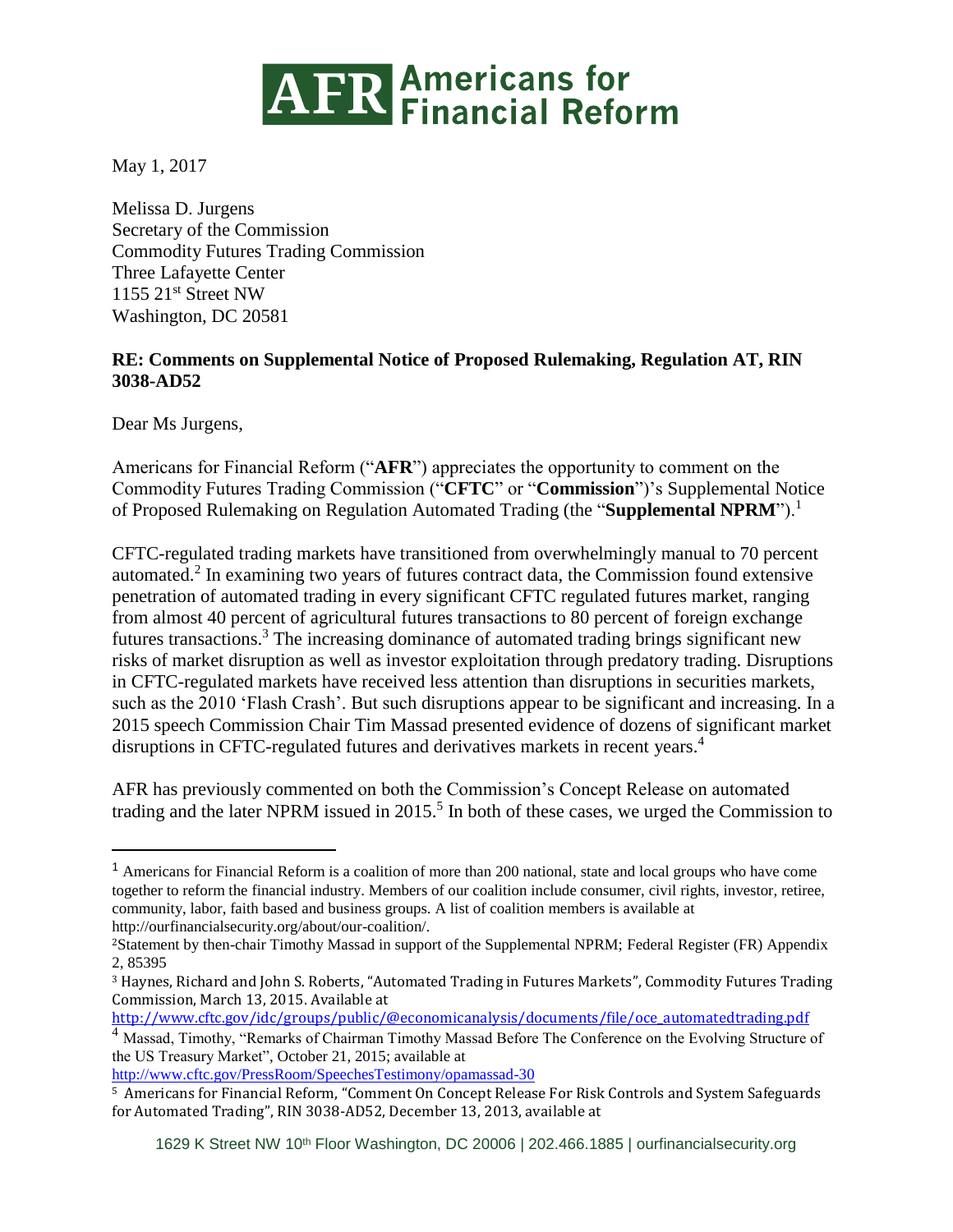## Comment on Supplemental NPRM: Regulation Automated Trading

be more aggressive in laying out structural reforms to the markets and more specific limits on dangerous automated trading practices. We criticized the 2015 Reg AT NPRM as essentially principles-based and self-regulatory. The current Supplemental NPRM does not change our basic assessment, as it maintains the basic framework of the 2015 NPRM, with no movement toward additional specificity in risk limits or risk control requirements or reduced discretion for market actors in designing and implementing risk controls.

There are several more aggressive directions the Commission could take with regard to forms of automated trading that pose risks to the market. These could include direct limits on latency, a "speed limit" such as the frequent batch auctions methodology recently proposed by leading academics.<sup>6</sup> They could also involve a stronger role in dictating appropriate risk controls that was informed by extensive enforcement experience. The authority for aggressive enforcement in this area has been increased by Dodd-Frank changes that granted the Commission additional authority to pursue "spoofing" and other forms of market manipulation, including general antimanipulation authority. The Commission could also pursue more comprehensive trade data reporting that allowed more detailed tracking of intra-day positions and inventories. This data would permit better monitoring of the capital positions and stability of market makers who rely on high-frequency automated trading.

There is little evidence of such forceful approaches in the current Supplemental NPRM. However, we realize, that current CFTC resources may be too limited to be able to implement a strong policy in this area even if the Commission had the will to do so. This lack of resources presents a serious danger to the needed oversight of these important markets. The Commission's director of enforcement during the Obama administration recently stated that the Commission lacked the technological and personnel capacity needed to carry out needed investigation of what he characterized as a "massive amount of misconduct" in futures, options and swaps markets.<sup>7</sup> The current Congressional majority has shown no sign of addressing this resource shortfall, proposing in the latest CFTC reauthorization legislation to freeze Commission funding at current levels for the next five years. In such an environment, it can be appropriate for the Commission to craft rules that economize on the use of highly limited enforcement and monitoring resources. But the Commission should do so in ways that maximize the impact of scarce resources, and do not restrict the ability to take more needed action in the future. We also urge the Commission to advocate for the resources needed to properly address technological developments in the markets.

 $\overline{a}$ [http://ourfinancialsecurity.org/wp-content/uploads/2013/12/AFR-CFTC-High-Frequency-Trading-](http://ourfinancialsecurity.org/wp-content/uploads/2013/12/AFR-CFTC-High-Frequency-Trading-Comment-Letter-12.13.13.pdf)[Comment-Letter-12.13.13.pdf.](http://ourfinancialsecurity.org/wp-content/uploads/2013/12/AFR-CFTC-High-Frequency-Trading-Comment-Letter-12.13.13.pdf) Americans for Financial Reform, "Comment on Proposed Regulation AT", March 16, 2016, available at [http://ourfinancialsecurity.org/wp-content/uploads/2016/03/Americans-for-](http://ourfinancialsecurity.org/wp-content/uploads/2016/03/Americans-for-Financial-Reform-Comment-on-Reg-AT-Proposed-Rule-March-16-2016.pdf)[Financial-Reform-Comment-on-Reg-AT-Proposed-Rule-March-16-2016.pdf.](http://ourfinancialsecurity.org/wp-content/uploads/2016/03/Americans-for-Financial-Reform-Comment-on-Reg-AT-Proposed-Rule-March-16-2016.pdf)

<sup>6</sup> Budish, Eric, Peter Crampton and John Shin, "The High Frequency Trading Arms Race: Frequent Batch Auctions As A Market Design Response", *Quarterly Journal of Economics,* Vol. 130, Issue 4, November 2015. Available a[t http://faculty.chicagobooth.edu/eric.budish/research/hft-frequentbatchauctions.pdf](http://faculty.chicagobooth.edu/eric.budish/research/hft-frequentbatchauctions.pdf)

<sup>7</sup> Karen Freifeld, "Misconduct rife in derivatives—ex-CFTC enforcement chief," Reuters, March 24, 2017. http://www.reuters.com/article/us-cftc-enforcement-goelman-idUSKBN16V1D0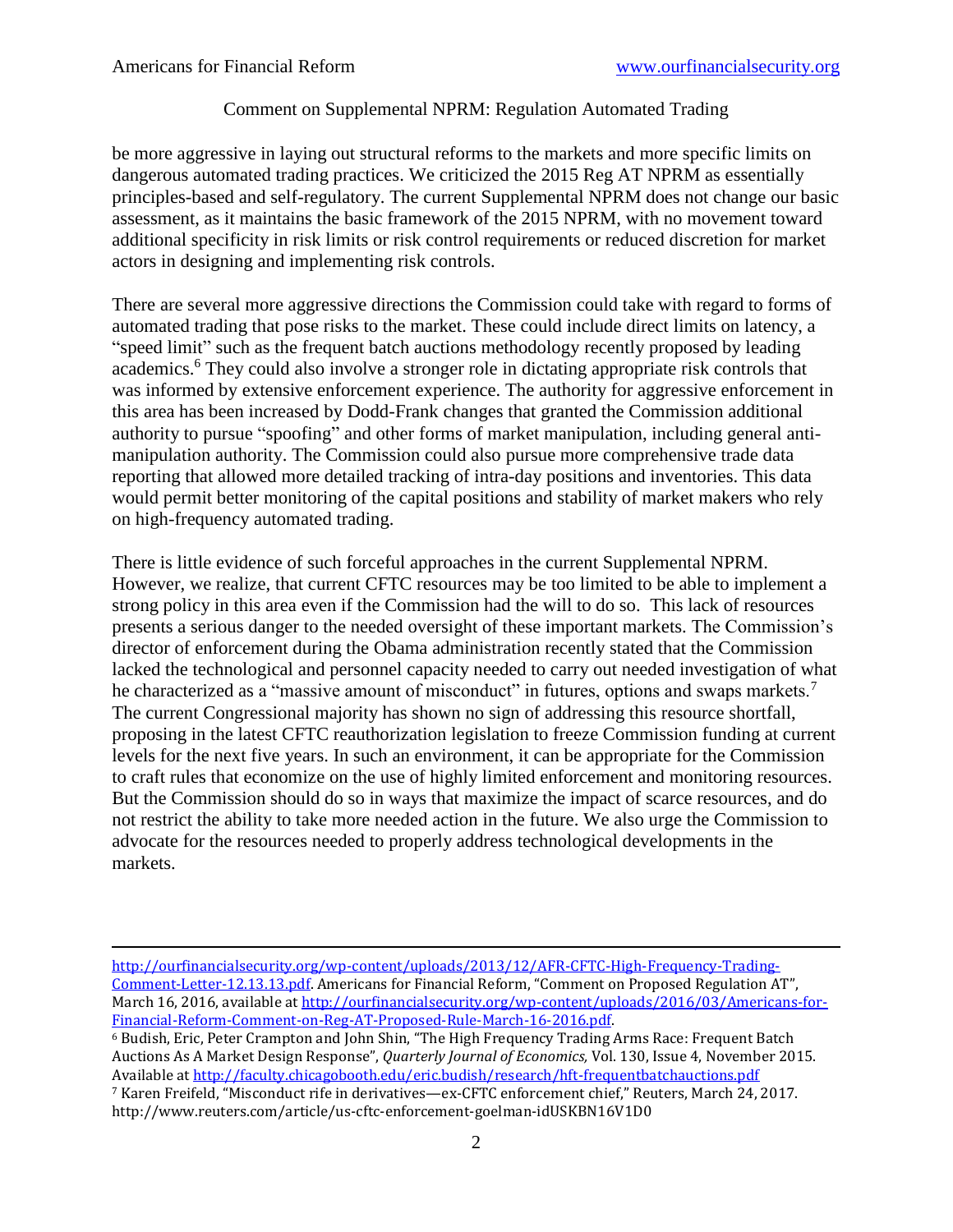$\overline{a}$ 

## Comment on Supplemental NPRM: Regulation Automated Trading

The Supplemental NPRM includes a number of changes to make the regime of registration and self-designed risk controls easier for industry participants, changes that will also reduce the number of entities directly monitored by the Commission. The changes include:

- shifting the risk control requirements from three levels, the Automated Trading (AT) person, the Futures Commission Merchant (FCM), and the Designated Contract Market (DCM) to two levels by permitting an AT person to delegate risk controls to its FCM,
- limiting registration as AT persons to those entities that exceed a volume threshold for transactions,
- allowing outside certification of third party trading systems, and
- limiting Commission access to algorithmic source code to cases where either Commission staff has obtained a subpoena or the Commission as a whole has voted for access pursuant to a special call, while still requiring such code to be maintained for potential access.

In order to maintain controls in cases where orders are submitted by traders who fall below the new volume threshold, the Commission also proposes to make the FCM responsible for risk controls for trades submitted by non-AT persons.

It would have been challenging for the Commission at its current funding levels to fully monitor all the AT persons required to register under the original 2015 proposal. We therefore do not object to the efforts in this Supplemental NPRM to reduce the number of AT persons and concentrate more of the implementation of risk controls at the FCM level.

However, as regards volumetric thresholds, we continue to be concerned that smaller entities which do not typically trade at high volume levels can create very significant disruptions to trading markets in a single incident. This concern, along with the concern that volumetric thresholds could be "gamed", was also expressed by multiple industry participants at the 2016 CFTC staff round table on this issue.<sup>8</sup>

The fact that typically low-volume participants may severely impact markets, or that significant participants may "drop off the radar" temporarily by moving below volume limits, does not necessarily mean that it is unreasonable for the Commission to impose volume thresholds; such thresholds may be a practical measure given limited CFTC resources. But it underlines that it is absolutely critical that the Commission maintain and enforce the requirement in Proposed 1.82 of the Supplemental NPRM that the introducing FCM be responsible for risk controls on all orders introduced by non-AT persons. This requirement along with other provisions in the Supplemental NPRM allowing designation of risk controls to the FCM imply that the CFTC will encourage the concentration of technical expertise on risk controls at the FCM level. This is a

<sup>8</sup> Commodity Futures Trading Commission, "Transcript for Staff Round Table on Automated Trading", June 10, 2016. Available at

<http://www.cftc.gov/idc/groups/public/@newsroom/documents/file/transcript061016.pdf>